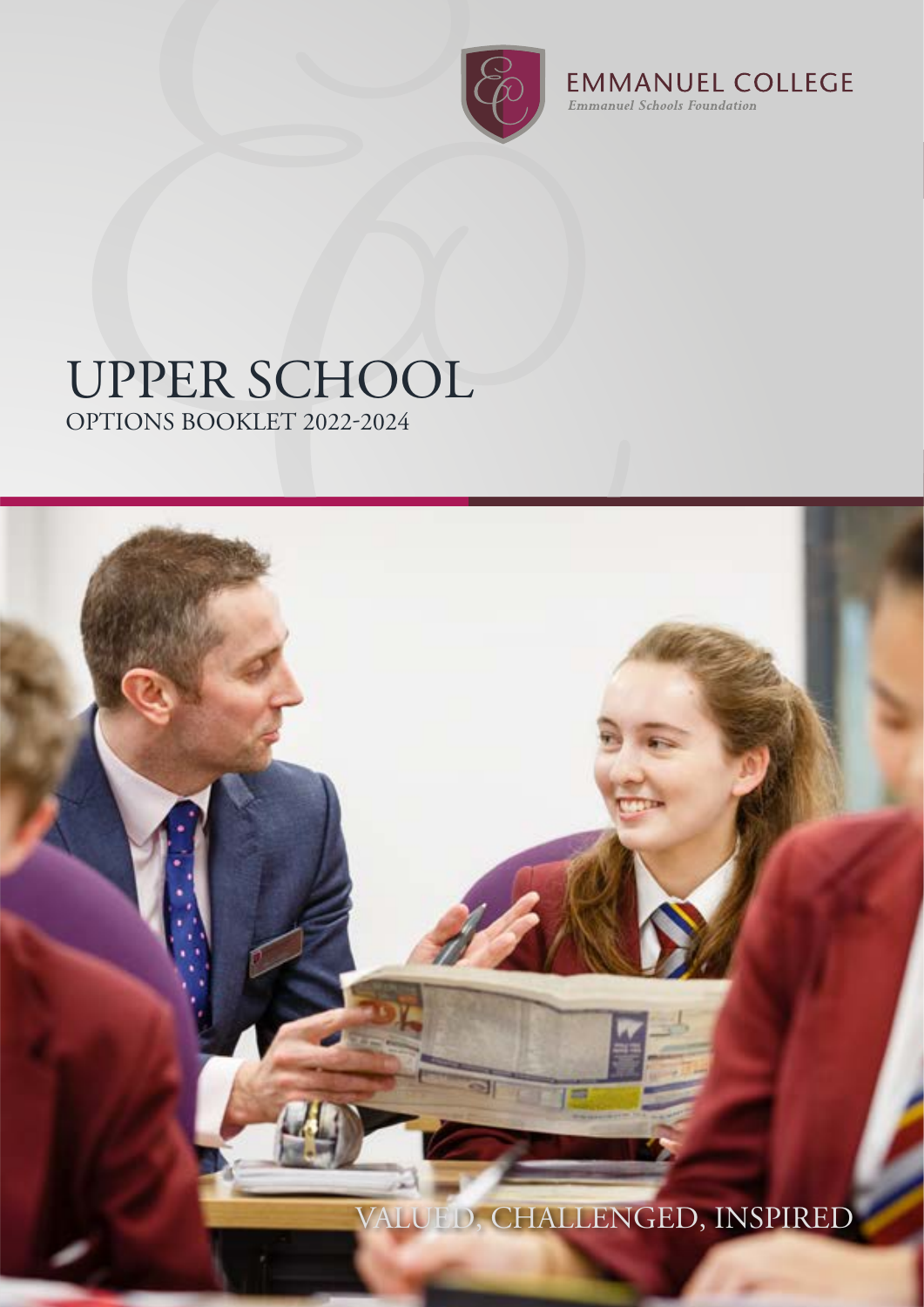



# EMMANUEL COLLEGE

This is an exciting time for our students as they make their choices as to the subjects they wish to carry forward to Years 10 and 11.

This booklet sets out the subjects available at Emmanuel.

The appropriate balance of courses is vital for every child and therefore has to be tailored to their desires, needs and abilities. Final decisions will be made in discussion with senior members of College staff. As you discuss at home together the courses to follow, we would suggest three questions for your son or daughter as a starting point:

*What am I good at? What do I enjoy? What do I want to do next?* 

We trust that this booklet will help to clarify the important decisions that our students will be making as they continue to strive towards their highest personal potential.

**Matthew Waterfield MA** Principal

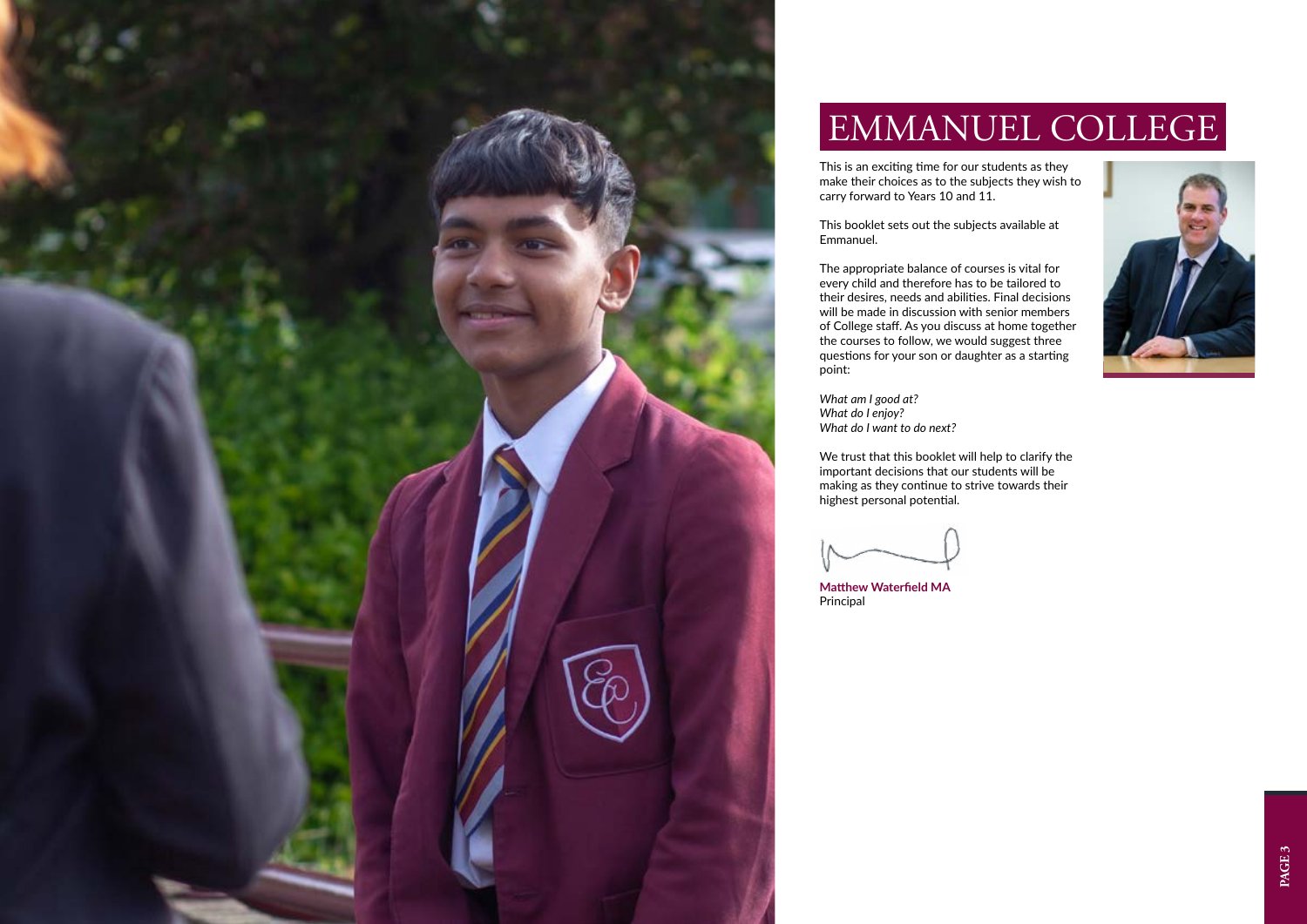You and your child may currently be considering, with advice from their school, what GCSE subjects they should take next year.

### **WHAT IS THE EBACC?**

The EBacc is not a qualification in its own right – it's a combination of GCSE subjects, including a language, that offer an important range of knowledge and skills to young people.

#### **EBACC FUTURE PROOFS YOUR CHILD'S PROSPECTS**

Combined science or 3 single sciences from Biology, Chemistry, Physics, and Computer science

While your child may not have decided on their future career path yet, choosing the EBacc at GCSE gives them access to a full range of employment options when they leave secondary school and the broad knowledge that employers are looking for.

If they are thinking of going to university, the EBacc is also recommended by Britain's most prestigious universities.



The Department for Education recommends these core subjects, which make up the English Baccalaureate (EBacc), and help keep options for young people open:

#### **—English language and English literature —Maths —Science**

Trends in arts subjects in schools with increased EBacc entry July 2017

**—History or Geography**

Languages are an important part of EBacc. Studying a foreign language can be extremely rewarding and exciting. They provide an insight into other cultures and can open the door to travel and employment opportunities. They can also broaden pupils' horizons, helping them flourish in new environments.

**—A language** Ancient or modern

### **HELP YOUR CHILD MAKE THE BEST GCSE CHOICES**

**The research found that students studying EBacc subjects for GCSE, were more likely to stay in education after 16.** 

The Centre for Longitudinal Studies, August 2017



#### **WHAT ABOUT ARTS AND MUSIC?**

What's more, we know that employers value languages, as they are increasingly important to make sure we can compete in the global market. Because of this, languages are increasingly becoming a requirement for many graduate schemes, such as those offered by Lidl.

"Having language skills under<br>your belt will help make you stand<br>out from the crowd, whether<br>you're applying for an entry level<br>position, a management role or<br>an internal transfer."

While arts and music are not included in the EBacc, every child should still experience a high-quality<br>arts and cultural education throughout their time at<br>school as part of a balanced curriculum. If your child<br>can take 9 GCSEs, they will have either 1 or 2 further options and can choose subjects based on their wider interests like art or music as well as others such as physical education or technology.

**The Russell Group has named languages as subjects that open doors to more degrees at universities.**<br>
(The Russell Group is a group<br>
of 24 universities with a shared focus<br>
on research and a reputation for<br>
academic achievement)

**Further Information**  Search EBacc on GOV.UK for more information.



You should also get in touch with your child's school directly — they will be able to tell you about their specific GCSE and EBacc offer and explain all of your child's options.

**Schools where more pupils select the EBacc at GCSE maintain the number of pupils that select arts.**

If your child finds languages difficult, don't forget that they will have been studying them for much less time than their other subjects and, while it can be a challenge, learning a language will greatly enhance their future opportunities.

> **"Young people skilled in the languages of Europe, China and other key markets around the world, can look forward to exciting and rewarding careers."**

Dr Adam Marshall, Director General of the British Chambers of Commerce

### **LANGUAGES GIVE YOUNG PEOPLE A COMPETITIVE EDGE**

Steve Cassidy, Senior Vice President & Managing Director, UK & Ireland, Hilton

**PAGE 4**



## **UNDERSTANDING CHOICES**

Course selection is a mixture of statutory requirements, staff recommendation and student choice. Students study ten or eleven subjects as illustrated below.

| The core examined curriculum<br>At Emmanuel, all students follow the core curriculum of mathematics, English language and English<br>literature, separate sciences or combined science: trilogy and religious studies.                                                                                                                                                                                        |                                    |                                                      |                      |  |
|---------------------------------------------------------------------------------------------------------------------------------------------------------------------------------------------------------------------------------------------------------------------------------------------------------------------------------------------------------------------------------------------------------------|------------------------------------|------------------------------------------------------|----------------------|--|
| <b>Mathematics</b>                                                                                                                                                                                                                                                                                                                                                                                            | English language<br>and literature | Separate sciences<br>or combined<br>science: trilogy | Religious<br>studies |  |
| The common examined curriculum<br>It is expected that all students will study a language and a humanity subject.                                                                                                                                                                                                                                                                                              |                                    |                                                      |                      |  |
| French, German, Spanish or Latin                                                                                                                                                                                                                                                                                                                                                                              |                                    | Geography or history                                 |                      |  |
| The option choice<br>Students should choose one subject from Option list 1 and one subject from Option list 2.<br>Students wishing to study both geography and history should choose geography from the<br>humanities option above and history for option 2.<br>If there is limited interest in a particular course, it may not be offered,<br>and we will work with students to find a suitable alternative. |                                    |                                                      |                      |  |
|                                                                                                                                                                                                                                                                                                                                                                                                               |                                    |                                                      |                      |  |
| Option 1                                                                                                                                                                                                                                                                                                                                                                                                      |                                    | <b>Option 2</b>                                      |                      |  |
| Art                                                                                                                                                                                                                                                                                                                                                                                                           |                                    | Design and technology                                |                      |  |
| Computer science                                                                                                                                                                                                                                                                                                                                                                                              |                                    | Economics                                            |                      |  |
| Digital information technology                                                                                                                                                                                                                                                                                                                                                                                |                                    | Engineering                                          |                      |  |
| Drama                                                                                                                                                                                                                                                                                                                                                                                                         |                                    | Enterprise                                           |                      |  |
| Economics                                                                                                                                                                                                                                                                                                                                                                                                     |                                    | Food preparation and nutrition                       |                      |  |
| Food preparation and nutrition                                                                                                                                                                                                                                                                                                                                                                                |                                    | History                                              |                      |  |
| French                                                                                                                                                                                                                                                                                                                                                                                                        |                                    | <b>Music</b>                                         |                      |  |
| Graphic communication                                                                                                                                                                                                                                                                                                                                                                                         |                                    | Music practice                                       |                      |  |
| Spanish                                                                                                                                                                                                                                                                                                                                                                                                       |                                    | Sports studies                                       |                      |  |
| Sports studies                                                                                                                                                                                                                                                                                                                                                                                                |                                    |                                                      |                      |  |

#### 機 Department for Education

# **ADVICE FROM THE DEPARTMENT FOR EDUCATION**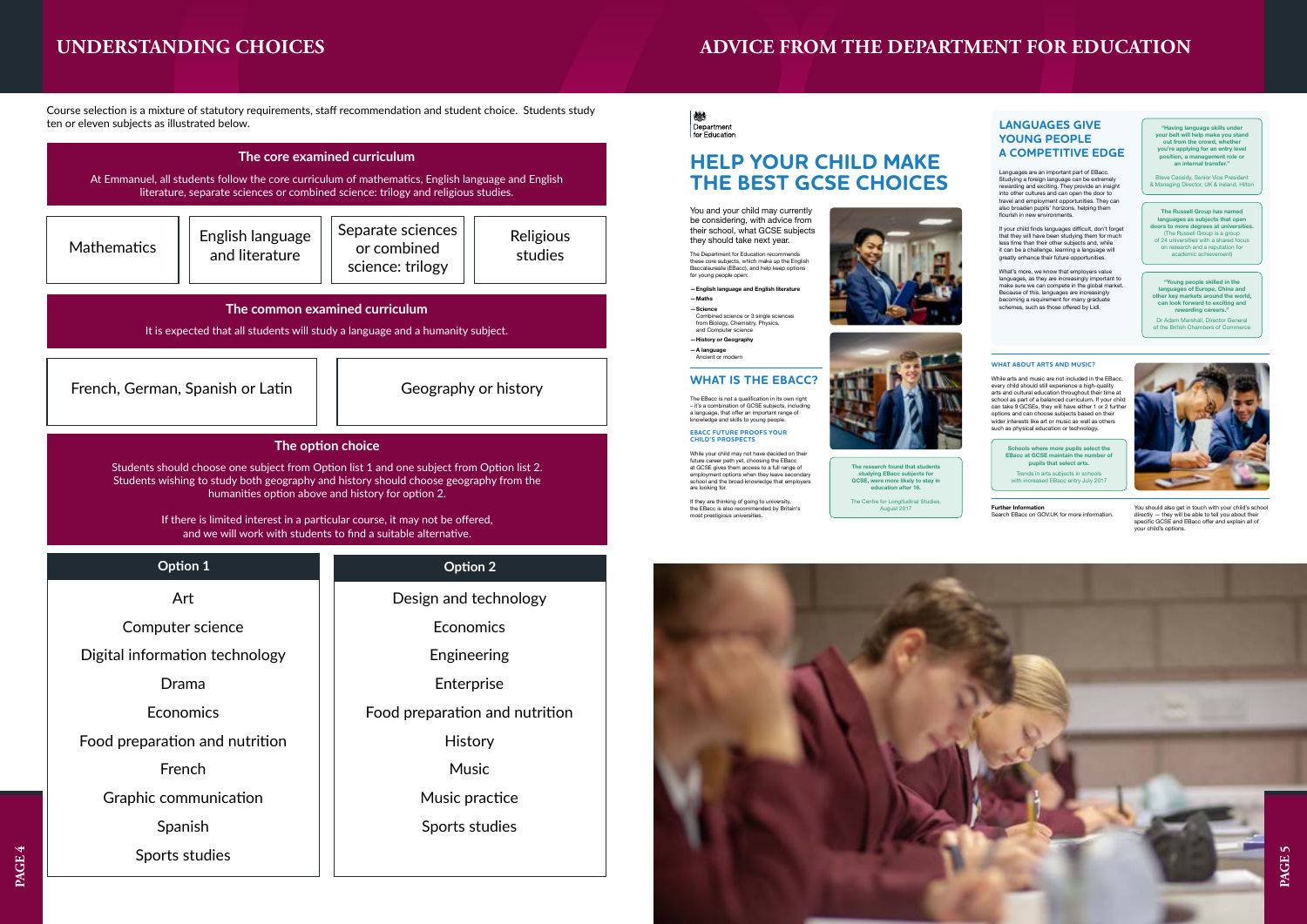### **Examination Board: OCR Syllabus Number: J277**

### **Course description and organisation**

Computer Science is the study of computation and computational thinking, and their application in the design and development of computer systems. It has deep links with mathematics, science, and design and technology, and provides insights into both natural and artificial systems. At its heart lies the notion of computational thinking: a mode of thought that provides a framework within which to reason about systems and problems. This mode of thinking is supported and complemented by a substantial body of theoretical and practical knowledge.

Computer Science is deeply concerned with how computers and computer systems work, and how they are designed and programmed. Studying this course will enable you to:

- understand how computer systems operate and communicate
- understand and apply the fundamental principles and concepts of computer science, including abstraction, logic, algorithms and data representation
- analyse problems in computational terms and have repeated practical experience of writing computer programs in order to solve such problems
- evaluate and apply information technology, including new or unfamiliar technologies, analytically to solve problems
- be responsible, competent, confident and creative users of information and communication technology.

### **Assessment arrangements**

The course is presently assessed by 100% examination.

Two examination papers, each accounting for 50% of the assessment: Computer systems and Computational thinking, algorithms and programming.

### **Grades 9-1 are available.**

### **Important Information**

As computational thinking is essential to this course, students will need to demonstrate such skills either through their maths setting or through the relevant elements of their lower school IT courses.

### **Career opportunities**

By studying Computer Science you will gain insight into computational systems of all kinds, whether or not they include computers. Computational thinking influences fields such as biology, chemistry, linguistics, psychology, economics and statistics. It allows us to solve problems, design systems and understand the power and limits of human and machine intelligence. Additionally, students who specifically want to go on to higher study and employment in the field of computer science will find it a superb stepping stone.

### **CHOOSING SUBJECTS COMPUTER SCIENCE**

Within the subject descriptions that follow, you will see that in some subjects there is a non-examination assessment (NEA) element. This can be as much as 60% of the total assessment. In many subjects, students can gain good grades with a very good NEA even if they have difficulty with the final examination. This consideration may have a bearing on the choice of option. Staff will give students very clear plans and advice concerning NEA. All students will know what is expected of them in order to meet the different criteria and to gain good marks.

Students following courses with a project or NEA element will have deadlines throughout the course, and these are agreed with the teacher. We try to stagger the deadlines for the submission of coursework throughout the year, but it is important that students organise their time efficiently.

If there are any concerns regarding the standard of any student's work, parents will be informed in order that steps can be taken to ensure each student submits work that represents the potential they are capable of.

> Portfolio: 60% Examination: 40%

It is important to note that when NEA is marked by a member of staff the grades remain provisional until confirmed by the examination board. If a student has any query about a mark their teacher has allocated to their work, they should ask their teacher to explain how the grading has been arrived at. Any further query should be directed in the first instance to Mrs Hall. Where a student, after speaking to Mrs Hall, continues to believe the mark allocated to their work does not fairly reflect the quality of it, they should request a review in writing to the Principal. This should be done within three weeks of receiving notification of the grade, unless there are exceptional circumstances. The Principal will convene a meeting for the student and their parent(s) to present their case. The member of staff who has marked their work will be present at the meeting.

At the end of this meeting the Principal's decision will be final and a written record will be made of the decision, and reasons for it, within a follow up letter to the student's parent(s).

### Paid Part-Time Work

Part-time work in evenings and at weekends is a potential threat to students' studies, both through tiredness and lack of proper homework study. All such commitments must therefore be recorded, and if College believes that any such student's work is suffering because of tiredness or lack of work at home, we expect parents to give us full support in insisting that the part-time work ceases immediately. It is our expectation that no parttime work is done on Monday to Thursday evenings during term-time, with the exception of paper rounds or similar that are completed before 6.00pm. College will not sign any work permits for students in Years 7-11 which go beyond these guidelines.

### **ART AND DESIGN**

### **Examination Board:** AQA **Syllabus Number:** 8202 (Fine Art)

### **Course description and organisation**

The art and design course explores practical and critical/ contextual work through a range of 2D and 3D processes. It is a fine art, two year course where students can work in a range of art materials and processes.

From the last term of Year 9, students begin to look at the structure of the assessment framework, creating practical solutions to assessment objectives. We aim to increase the range of media and techniques and develop the ability to generate an original outcome from a given starting point.

**In Year 10** students are introduced to the course through a mini project called 'The Everyday'. This introduces students to the assessment objectives and a variety of media and techniques. After October half term students will study the theme 'Portraiture', giving them the opportunity to refine skills, research contextual sources and develop their own style.

**Year 11** begins with students working on final outcomes for the 'Portraiture' unit. Students will begin their actual GCSE exam in the January of Year 11. The preparation period leads to an exam in the April. During this period students will make preparatory studies for the main development and will produce sketchbook work which will show evidence of recording ideas, observations and insights relevant to their intentions in visual form and also include a study of historical/contemporary art. Students are given up to ten hours over two days under controlled conditions to develop their final outcome for the examination. This mark is worth 40% of their final mark and is carried over to be added to the coursework mark.

**In Year 11** all coursework must be completed by the first week in May.

### **Assessment arrangements**

All work is marked according to four assessment objectives based on developing ideas, recording information, analysis and experimentation, and ability to produce a personal response.

**Grades 9-1 are available.**

### **Career opportunities**

This course gives students the skills to consider careers in art and design, graphic communication, architecture, automobile design, photography, film and animation, fashion design, fashion marketing, teaching, printmaking, ceramics, computer graphics and software design, interior design, textile design, stage design and arts administration.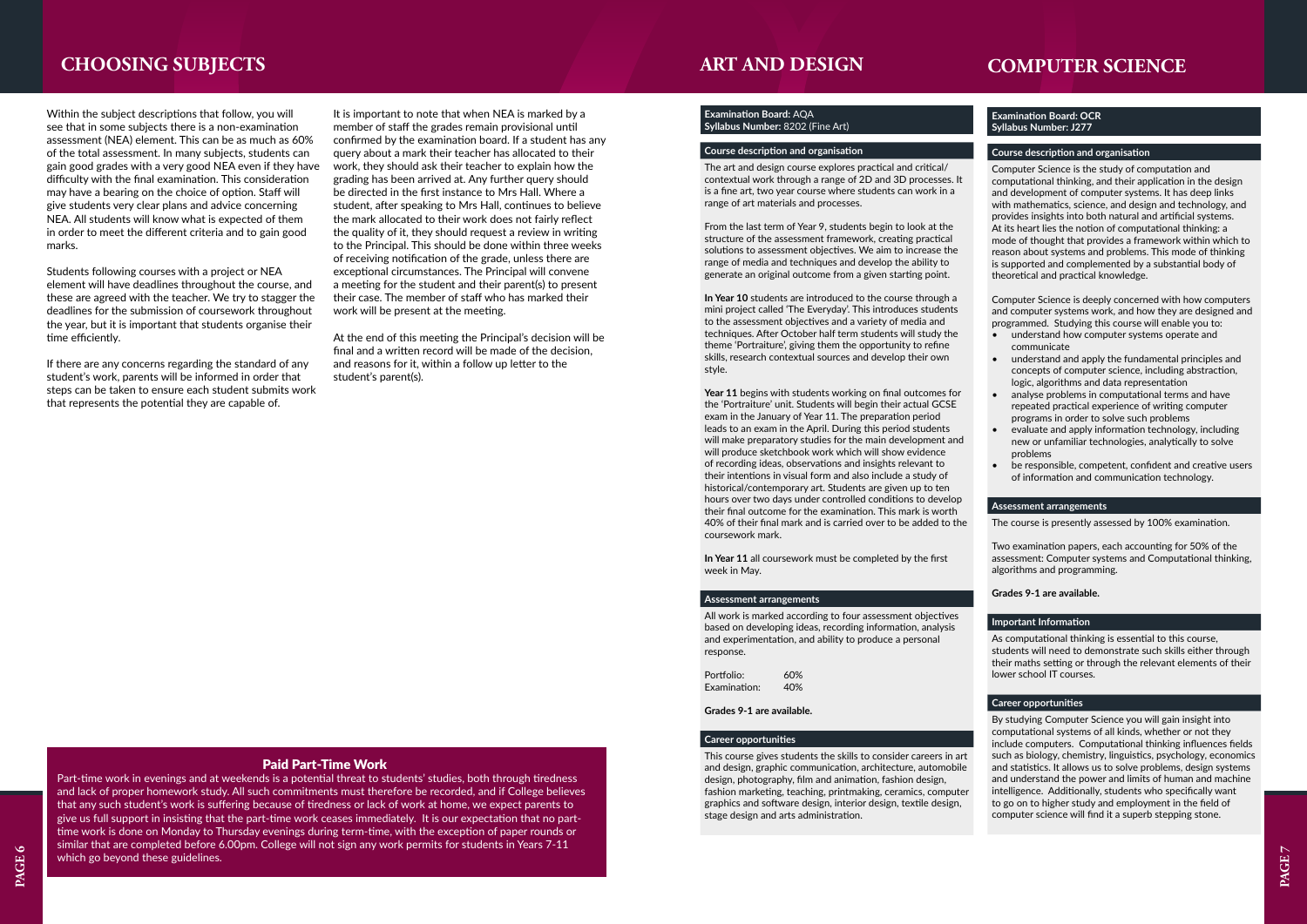### **Examination Board: AQA Syllabus Number: 8552**

### **Course description and organisation**

This qualification is very relevant for today's society. Students can learn about how their everyday products work, and what materials and processes have been used in their production. The course places greater emphasis on understanding and applying iterative design processes. Students will use their creativity and imagination to design and make prototypes that solve real and relevant problems, considering their own and others' needs, wants and values.

**Unit 1:** 2 hour written exam worth 50% of final grade. Students answer all questions in three sections and use class notes and revision materials gathered throughout the course to help them prepare for the exam. The three main topic areas are:

Core technical principles Specialist technical principles Designing and making principles

**Unit 2:** 30 - 35 hours of Non-Examined Assessment (NEA) worth 50% of the final grade. Students design and make a product from a range of examination board set themes given in June of Year 10. The finished product is internally assessed and externally moderated.

### **NEA details and deadlines**

Knowledge, understanding and skills in electronics, engineering resistant materials, textiles and product design will be developed through various projects, practical tasks and homework. During the early part of the course, project topics will be compulsory. However, in the final year of the course students will decide on a project from one of the examination board themes. The project should focus on students on their chosen specialist subject area and it is important that students select wisely to ensure that they maintain their interest throughout the year.

**Unit 2: Devising Drama:** Practical 40% A 'Devising Log' will record the development of the piece which will be performed; both are assessed.

**Unit 3: Scripted Performance:** Practical 20% Performance of two extracts from one play; both assessed.

### **Grades 9-1 are available.**

### **Career opportunities**

Students will develop a good understanding and technical knowledge of design and technology theory with specific skills in a wide range of subject areas. There is also an element of computer programming, mathematics and science work. The course will be a good foundation for students wishing to take A level Technology or BTEC Engineering and would also be useful for students considering a career in engineering.

# **DESIGN AND**

### **Examination Board: AQA Syllabus Number: 8261**

### **Course description and organisation**

### **TECHNOLOGY DRAMA DIGITAL INFORMATION TECHNOLOGY**

The drama course is an exciting, creative and challenging course for young actors. During the course students will learn how to use their voice, physicality and facial expression to create diverse characters and engage with an audience.

**Students will study:** Theatre history including the social, cultural and economic backdrop to theatre. How a theatre works, including theatrical terminology. Students will study the set text; *Blood Brothers* by Willy Russell and write live theatre reviews. Students will be expected to attend a minimum of two theatre visits during the course.

**Performance projects will include:** scripted extracts and a devised performance piece developed through improvisation.

### **Assessment arrangements**

**Unit 1: Understanding Drama:** Written paper 40%

Section A: Theatre terminology multiple choice Section B: *Blood Brothers*; set text questions Section C: Live Theatre review

**Grades 9-1 are available.**

### **NEA details and deadlines**

Practical assessments take place in College over the two years with final exams taking place in Year 11. The Scripted Unit is examined in the Drama Studio by an AQA examiner in January of Year 11. The Devising Unit exam takes place in March / April in Year 11 and is examined internally and then externally moderated by AQA examiners. Once the exam dates are set, they cannot be changed and all students must perform on the designated exam days. In order to prepare for the written exams students are expected to attend all theatre visits organised as part of their ongoing course. Students will see *Blood Brothers* and another play for the live theatre review section of the exam. The cost for theatre visit to see *Blood Brothers* and one other performance will be approximately £45.

### **Career opportunities**

Drama GCSE illustrates to an employer an ability to be creative and work with other people as part of a productive team. In addition, Drama GCSE encourages students to develop their self confidence, communication and collaborative skills and well as working towards deadlines. With the addition of further training careers include: performer, actor, director, producer, teacher, drama and theatre workshop leader, youth worker and children's entertainer.

### **Examination Board: Pearson Syllabus Number: BZYB3**

### **Course description and organisation**

In this BTEC in Digital Information Technology Students will study three components:

Component 1 – Exploring User Interface Design Principles and Project Planning Techniques

Component 2 – Collecting, Presenting and Interpreting Data Component 3 – Effective Digital Working Practices

**Component 1:** Learners will develop their understanding of what makes an effective user interface and how to effectively manage a project. They will use this understanding to plan, design and create a user interface.

**Component 2:** Learners will understand the characteristics of data and information and how they help organisations in decision making. They will use data manipulation methods to create a dashboard to present and draw conclusions from information.

**Component 3:** Learners will explore how organisations use digital systems and the wider implications associated with their use.

### **Assessment arrangements**

### **The qualification is graded over seven grades from Level 1 Pass to Level 2 Distinction\***

**Component 1** is assessed through an internal assessment with 36 guided learning hours.

**Component 2** is assessed through an internal synoptic with 36 guided learning hours.

**Component 3** is assessed through an external assessment lasting 1 hour and 30 minutes. The test contains different types of question and is worth 60 marks.

### **What can the qualification lead to?**

Study of the qualification will help learners to make more informed choices for further learning, either generally or in this sector. The choices that learners can make post-16 will depend on their overall level of attainment and their performance in the qualification. Learners might consider progression to:

- A Levels as preparation for entry to higher education in a range of subjects
- Study of a vocational qualification at Level 3, such as a BTEC National in IT, which prepares learners to enter employment or apprenticeships, or to move on to higher education by studying a degree in the digital sector.

### **Career opportunities**

The digital sector is a major source of employment in the UK, with 1.46 million people working in digital companies and around 45,000 digital jobs advertised at any one time. Digital skills span all industries; almost all jobs in the UK today require employees to have a good level of digital literacy. The UK has positioned itself to be the 'digital capital of Europe' as it continues to invest billions every year in digital skills and commerce.

### **Examination Board: OCR Syllabus Number: J205**

### **Course description and organisation**

Economics GCSE is innovative yet retains coverage of the basic economic principles, enabling learners to develop their ability to apply this knowledge to real-life situations in a range of local, national and global contexts. This qualification will teach learners to explain, analyse and evaluate the role of markets and the government within a market economy. They will learn about the basic market models and are encouraged to deepen their understanding of the economic concepts studied by applying these to relevant current and historical economic issues. This should include reading articles with economic data, graphical representations or discussions of economic problems. Learners will be encouraged to make reasoned and informed judgements using both qualitative and quantitative evidence. They will learn how to select and interpret data as well as understand its possible limitations.

### **Unit 1: Introduction to Economics**

Component 1 introduces learners to the main economic agents, the basic economic problem and the role of markets, including the labour market and the importance of the financial sector.

### **Unit 2: National and International Economics**

Component 2 focuses on the main economic objectives, such as economic growth, low unemployment, fair distribution of income and price stability, and other roles of government. Other aspects are the importance of international trade and the impact of globalisation.

### **Assessment arrangements**

Two exams of equal weighting, each lasting 1hr 30 minutes. Each exam has 20 multiple choice questions in part A. Part B consists of three questions, each with a short case study and related short, medium and extended response questions.

### **Grades 9-1 are available.**

### **Career opportunities**

Students of economics develop a host of practical and transferable skills that benefit them in education and in the world of work. These include critical investigation, analytical thinking, oral and written communication, numeracy, research, ICT and handling of data. Furthermore, the potential earnings for students with a degree in economics is among the highest for all graduates, and there are currently shortages of qualified economists.

Economics opens up a wide range of opportunities for further and higher education and interesting and rewarding careers. It also combines well with other social sciences and the humanities, with foreign languages, with mathematics and sciences and with vocational subjects such as engineering, manufacturing and business. It is also very useful for those thinking of careers such as accountancy, business management, banking, finance, government services and professions such as teaching and law.

### **ECONOMICS**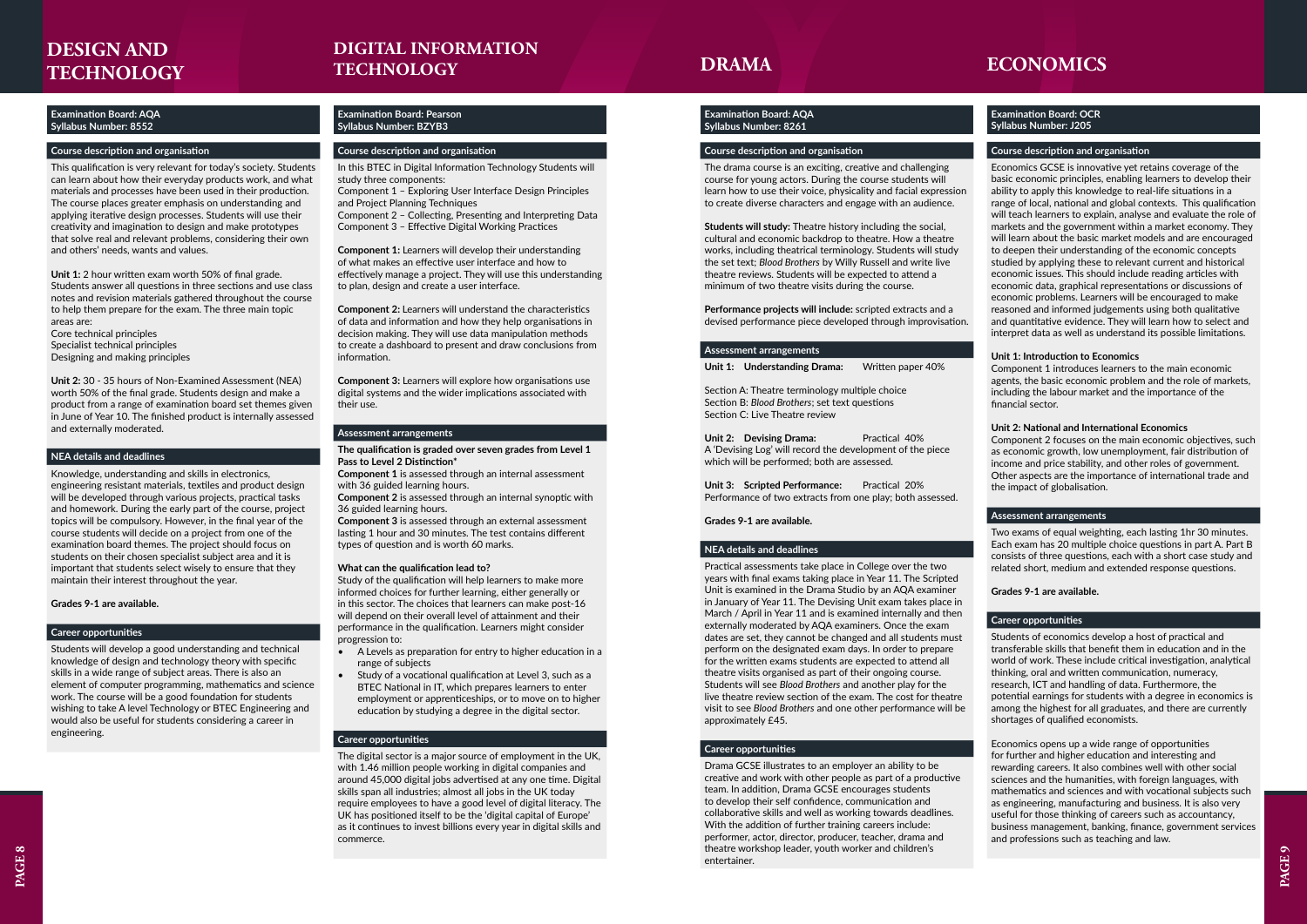PAGE 11

### **ENGLISH LITERATURE**

### **Examination Board: AQA Syllabus Number: 8702**

### **Course description and organisation**

This course provides for the assessment of a wide range of literature and encourages the making of connections and comparisons between texts and the exploration of cultural and social contexts. The syllabus has some overlap with the English language course.

- Shakespeare plays
- The 19th-century novel

### **Assessment arrangements**

All assessments are closed book: any stimulus materials required will be provided as part of the assessment. All assessments are compulsory.

#### **Paper 1: Shakespeare and the 19th-century novel**  *What's assessed*

### *How it's assessed*

- Written exam: 1 hour 45 minutes
- 64 marks
- 40% of GCSE

### *Questions*

**Section A Shakespeare:** students will answer one question on their play of choice. They will be required to write in detail about an extract from the play and then to write about the play as a whole.

**Section B The 19th-century novel:** students will answer one question on their novel of choice. They will be required to write in detail about an extract from the novel and then to write about the novel as a whole.

### **Paper 2: Modern texts and poetry**  *What's assessed*

- Modern prose or drama texts
- The poetry anthology
- Unseen poetry
- *How it's assessed*
- Written exam: 2 hour 15 minutes
- 96 marks
- 60% of GCSE

#### *Questions*

**Section A Modern texts:** students will answer one essay question from a choice of two on their studied modern prose or drama text.

**Section B Poetry:** students will answer one comparative question on one named poem printed on the paper and one other poem from their chosen anthology cluster.

**Section C Unseen poetry:** students will answer one question on one unseen poem and one question comparing this poem with a second unseen poem.

### **Grades 9-1 are available.**

### **Career opportunities**

This course helps students develop skills of criticism and analysis and is useful for a range of professions.

### **ENGINEERING**

### **Examination Board: OCR Syllabus Number: J832**

### **Course description and organisation**

This Cambridge National qualification is aimed at students who wish to study the processes involved in manufacturing new engineered products. It provides students with the knowledge, understanding and skills required to operate manufacturing tools and equipment to make products in accordance with a design specification. It will help them appreciate the processes and systems required to turn a design concept into a high-quality mass-produced product. Students will study a wide range of industry relevant engineering topic areas such as:

- **Manufacturing**
- Designing
- New technologies
- **Materials**
- Workshop practices
- Engineering principles
- Health and safety
- **Sustainability**

### **Assessment arrangements**

- teacher set throughout course
- marked by teacher
- separate endorsement (0% weighting of GCSE)

This course requires the production of practical artifacts and assignment-based portfolios. To ensure the academic rigor of the course, the coursework is carried out under NEA conditions, and includes one examined unit and three mandatory internally assessed practical tasks. The examined unit accounts for 40% of the overall grade.

- Unit R014: Engineering principles. One hour 15-minute written exam.
- Unit R015: Manufacturing a one-off product. NEA.
- Unit R016: Manufacturing in quantity. NEA.

**Grades Pass, Merit, Distinction and Distinction\* are available.**

### **NEA details and deadlines**

Introductory projects are used at the beginning of Year 10 to develop skills which lead to the more complex practical tasks used for final assessment.

- Exploring Enterprise internally assessed by NEA.
- Planning and Running an Enterprise internally assessed by NEA.
- Promotion and Finance for Enterprise assessed by an external written exam.

### **Career opportunities**

Successful candidates will find this course of study suitable for progression on to the BTEC National Extended Diploma in Engineering, A-level Design and technology, or if they wish to pursue careers in the engineering industry as apprentices in a wide range of electronic, electrical, and mechanical disciplines.

### **Examination Board: AQA Syllabus Number: 8700**

### **Course description and organisation**

The syllabus offers all candidates an equal opportunity to demonstrate attainment in speaking and listening, and reading and writing, using a variety of assessment techniques. Additionally, there are many opportunities for students to develop their spiritual, moral and social understanding through the discussion of important issues and the reading of literary and non-literary texts.

### **Assessment arrangements**

All texts in the examination will be unseen.

### **Paper 1: Explorations in Creative Reading and Writing What's** *assessed*

- Section A: Reading one literature fiction text
- Section B: Writing descriptive or narrative writing
- *How it's assessed*
- Written exam: 1 hour 45 minutes
- 80 marks
- 50% of GCSE

### *Questions*

- Reading (40 marks) (25%) one single text
- 1 short form question  $(1 \times 4 \text{ marks})$
- 2 longer form questions (2 x 8 marks)
- 1 extended question (1 x 20 marks)
- Writing (40 marks) (25%)
- 1 extended writing question (24 marks for content, 16 marks for technical accuracy)

### **Paper 2: Writers' Viewpoints and Perspectives**  *What's assessed*

- *• Section A: Reading* one non-fiction text and one literary non-fiction text
- *• Section B: Writing* writing to present a viewpoint *How it's assessed*
- Written exam: 1 hour 45 minutes
- 80 marks
- 50% of GCSE

### *Questions*

- Reading (40 marks) (25%) two linked texts
- 1 short form question  $(1 \times 4 \text{ marks})$
- 2 longer form questions  $(1 \times 8, 1 \times 12 \text{ marks})$
- 1 extended question  $(1 \times 16 \text{ marks})$
- Writing (40 marks) (25%)
- 1 extended writing question (24 marks for content, 16 marks for technical accuracy)

### **Non-examination assessment: Spoken Language**  *What's assessed*

Presenting, responding to questions and feedback, and use of Standard English

### *How it's assessed*

### **Grades 9-1 are available.**

### **Career opportunities**

Essential for entrance to all future career paths; a basic prerequisite.

### **ENGLISH LANGUAGE**

### **Examination Board: Pearson Syllabus Number: 603/1916/1**

### **Course description and organisation**

This BTEC course is ideal for students who wish to acquire knowledge and skills through vocational contexts by studying the knowledge, behaviours and skills related to researching, setting up, running and reviewing a small business. The course enables students to develop their technical skills, such as market research skills, planning, promotional and financial skills using realistic work scenarios, and personal skills, (such as monitoring own performance, time management and problem solving) through a practical and skills-based approach to learning and assessment.

It is ideally suited to students who enjoy building up a portfolio over a period of time rather than their whole grade being depended on a final exam.

### **Assessment arrangements**

Students will study three components across Years 10 and 11:

**The qualification is graded over seven grades from Level 1 Pass to Level 2 Distinction\*.**

### **Career opportunities**

Everyone will work in a business of some description in later life and so enterprise gives a useful introduction to the world of work, as well as providing a solid academic foundation for study in sixth form.

## **ENTERPRISE**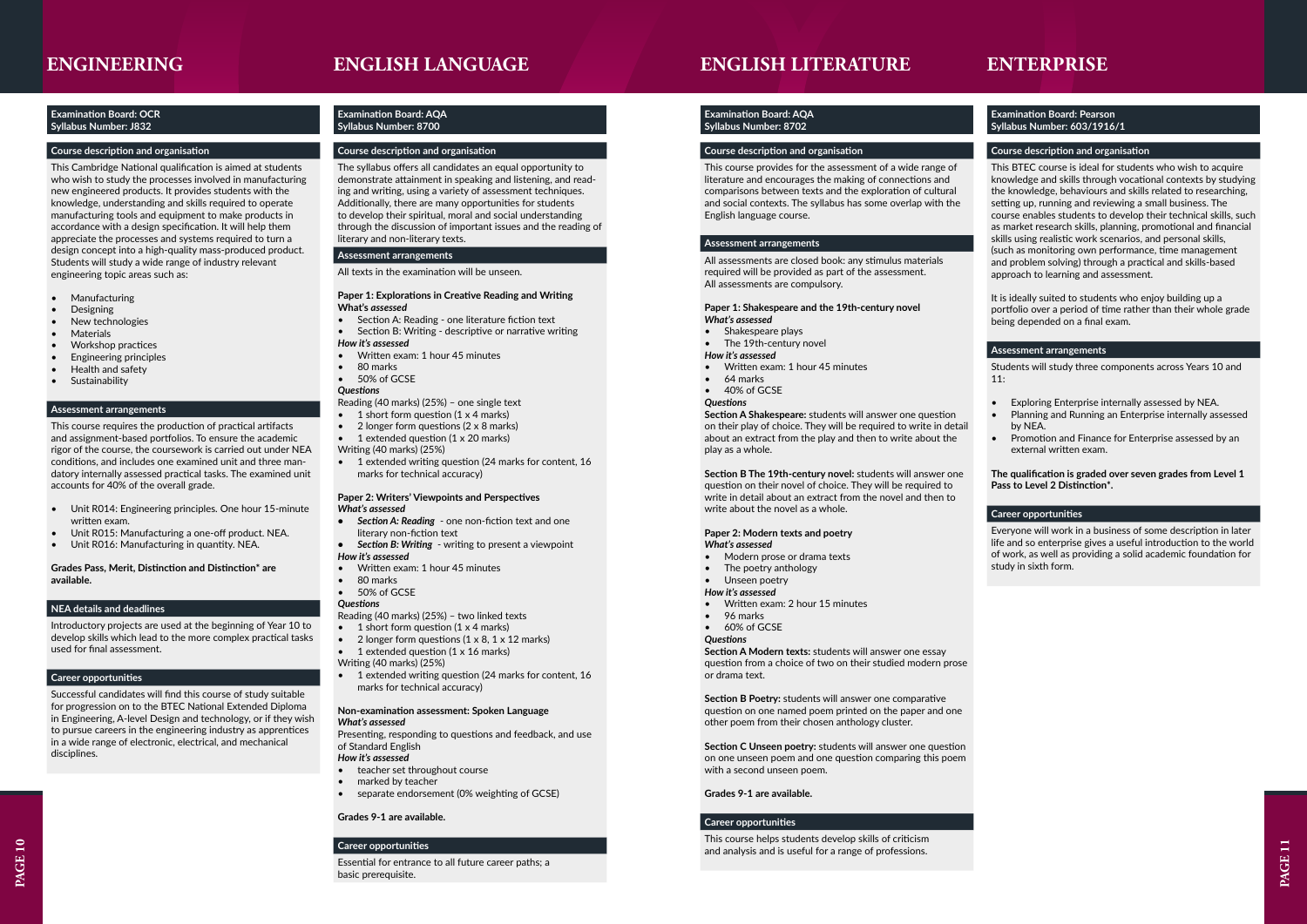### **Examination Board: AQA Syllabus Number: 8585**

### **Course description and organisation**

This course aims to develop students' knowledge and understanding of nutritional requirements and equip them with the skills to produce healthy, balanced and appetising meals for themselves and their families. Students should develop as well informed and discerning consumers with a clear understanding of human nutritional needs in a diverse society.

### **Unit 1: Food preparation and nutrition**

This unit is divided into five topics of study:

- Food, nutrition and health
- Food science
- Food safety
- Food choice
- Food provenance (where food comes from)

### **Unit 2: NEA (Non-Examined Assessment)**

- **Task 1**  Individual investigation (15%) **Task 2** – Food preparation task (35%)
- 

### **Assessment arrangements**

**Unit 1** is externally assessed with a written examination lasting 1hr 45mins. This will cover all topics of the unit 1 syllabus and is worth 50% of the total GCSE.

**Unit 2** consists of two NEA tasks. These two pieces of coursework will be completed within school, are internally assessed and are worth 50% of the total GCSE.

**Grades 9-1 are available.**

### **NEA details and deadlines**

Skills in developing recipes and producing food will be developed through various projects and practical tasks. During the early part of the course students will study food hygiene and safety and be assessed to gain a Level 2 Certificate in Food Safety. Students may select their individual investigation and food preparation task title from a list set by the exam board.

### **Important Information**

A sound knowledge and understanding of science, particularly biology and chemistry, are required in order to access some of the theoretical elements of this course.

### **Career opportunities**

The food industry is a huge and rapidly developing economic sector and as the population increases the need to meet the nutritional demands of all will require ever-increasing numbers of knowledgeable and skilled personnel in careers with the food service industry and beyond, including: dietician, home economist, product development, product research and environmental health officer.

# **FOOD PREPARATION AND NUTRITION**

## **FRENCH, GERMAN AND SPANISH**

### **Examination Board: AQA Syllabus Number: 8658 (French) 8668 (German) 8698 (Spanish)**

### **Course description and organisation**

The complete examination consists of four distinct parts which examine the skills of speaking, listening, reading and writing. Candidates are examined at foundation or higher level. Each course aims to develop the ability to understand and use French, German or Spanish effectively for the purposes of practical communication.

The themes and topics on which the assessment material will be based are:

- Relationships with family and friends
- Technology in everyday life
- Free-time activities
- Home town and region
- Social issues (charity work, healthy living)
- Global issues (environment, poverty)
- Travel and tourism
- Current studies, life at school, careers and jobs

GCSE students will be expected to have acquired knowledge and understanding of the grammar of the language concerned.

### **Assessment arrangements**

Students are entered for one of two tiers, foundation or higher.

- Listening examination: 25%
- Reading examination: 25%
- Speaking examination: 25%
- Writing examination: 25%

### **Grades 9-1 are available.**

### **Career opportunities**

A glance at advertisements in the press will show that an increasing number of companies require their employees to be proficient in/or willing to learn a foreign language. At the present time, many employers are unable to find enough linguists to fill vacancies in an extremely wide range of jobs in business, industry, advertising, banking, finance, public relations, marketing, engineering and law.

### **Examination Board: AQA Syllabus Number: 8035**

### **Course description and organisation**

The course helps students to understand how natural environments have been created and examines the relationship between people and their world. A wide variety of topical case studies are investigated that help to highlight the dynamic and ever changing geography of the world in the 21st Century. The course is split into two main teaching units:

**Living with the physical environment** - Natural hazards and climate change, rainforests, hot environments, rivers and coasts.

**Challenges in the human environment** – Urban issues and challenges; changing economic world, resource management

There is also a great emphasis on geographical skills and fieldwork which will be examined across the three written papers.

### **Assessment arrangements**

Three written examinations:

**Unit 1** - Living with the physical environment: 1 hour 30 min exam (35%).

**Unit 2** - Challenges in the human environment: 1 hour 30 min exam (35%).

**Unit 3** - Geographical application: 1 hour 15 min exam (30%).

### **Grades 9-1 are available.**

### **Project/coursework details and deadlines**

There is no requirement for students to complete coursework. However, students must carry out two days of fieldwork in contrasting locations which will be examined in unit 3, geographical applications.

### **Career opportunities**

The study of geography allows students to develop the following: communication skills, graphical and cartographical skills, technological skills (including ICT & GIS), interpersonal skills through debate and discussion, literacy and numeracy, problem solving skills and entrepreneurial skills.

These skills are transferable into a wide range of future careers, such as: agriculture and horticulture, distribution and delivery, town and country planning, environmental agencies, surveying, mapping, meteorology, teaching, landscape architecture, travel and tourism.

In addition to these clearly defined career paths, geography combines well with most other subjects at GCSE and A Level and students who study geography to A Level go on to pursue careers as diverse as medicine, accountancy, law and banking.

### **GEOGRAPHY**

# **GRAPHIC COMMUNICATION**

### **Examination Board: AQA Syllabus Number: 8203**

### **Course description and organisation**

The graphic communication course explores the use of visual material to convey information, ideas, meaning and emotions in response to a given or self-defined brief. Students will work in one or more areas of graphic communication, and may explore overlapping areas or a combination of areas.

Students will consider the way sources inspire the development of ideas, including:

- how sources relate to a brief which might have a commercial, social or environmental focus.
- how ideas, themes, forms, issues and needs can provide the stimulus for creative, imaginative, thoughtful and appropriately focused responses.

Students will study the ways in which meanings, ideas and intentions can be communicated. This will include brand identity, intended message and the target audience. It will also include study of the use of colour, line, form, tone, texture, shape, pattern, composition, stylisation, simplification, scale and structure.

Students will develop their ability to use a number of the following methods to convey messages: typography, illustration, digital and/or non-digital photography, hand rendered working methods, digital working methods. They will also explore using a variety of media and materials, which may include: pencil, crayon, pen and ink, watercolour, gouache and acrylic paint, layout materials, digital media, printmaking and mixed media.

### **Assessment arrangements**

Students will complete a portfolio during the course worth up to 60% of their final mark. They will also complete an externally set assignment worth 40% of their final mark. Students will begin their preparation for the externally set assignment in the January of Year 11 up to when the exam is taken in the April. During this period students will make preparatory studies for the main development and will produce sketchbook work which will show evidence of recording ideas, observations and insights relevant to their intentions. Students are given up to ten hours over two days under controlled conditions to develop their final outcome for the examination.

### **Grades 9-1 are available.**

### **Career opportunities**

This course gives students the skills to consider careers in art and design, graphic communication, architecture, automobile design, photography, film and animation, fashion design, fashion marketing, teaching, printmaking, ceramics, computer graphics and software design, interior design, textile design, stage design and arts administration.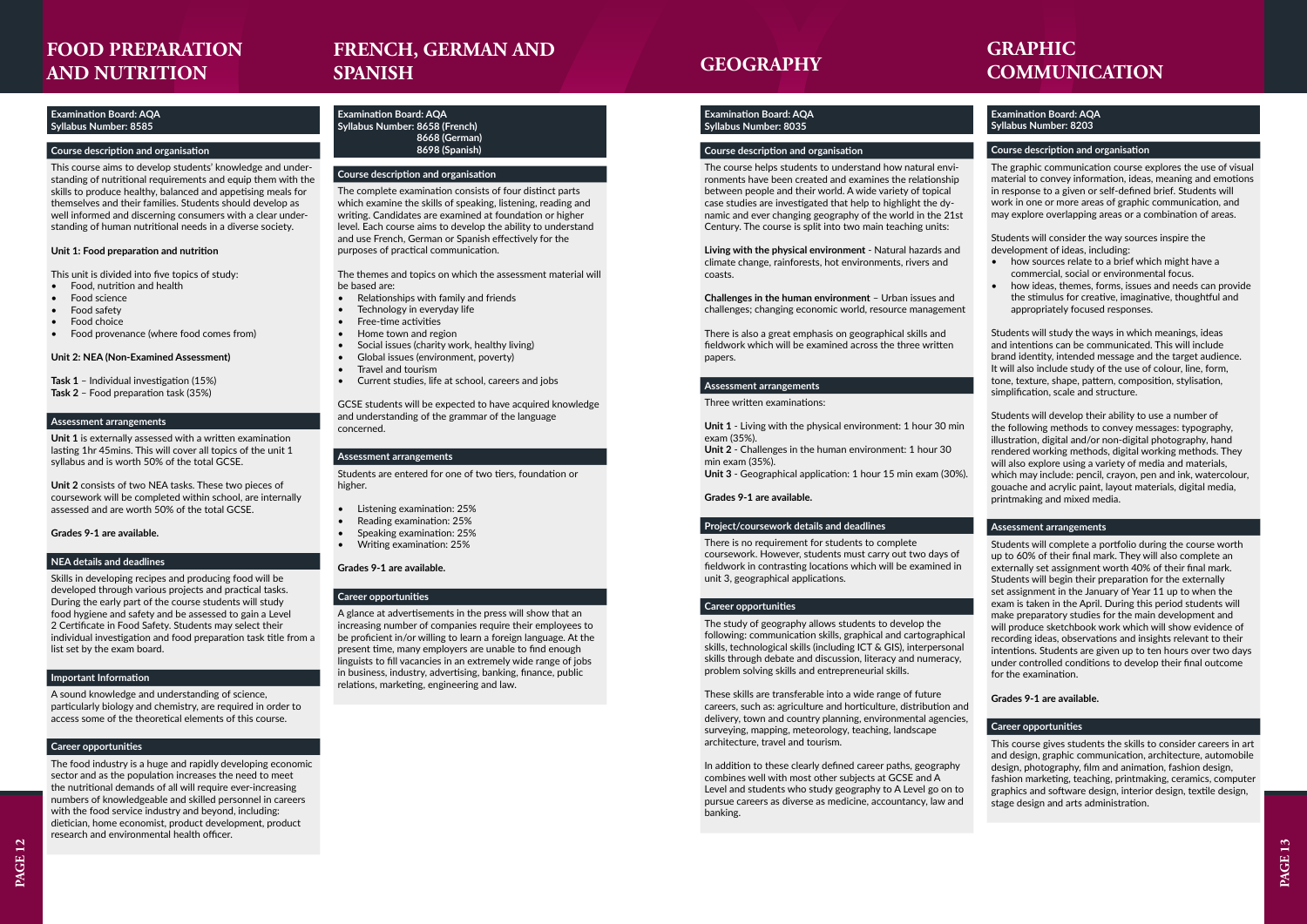

### **Examination Board: AQA Syllabus Number: 8145**

### **Course description and organisation**

The course is organised at looking at themes and in-depth studies across history:

**Period paper** - Germany 1945-1980 Democracy and Dictatorship. This period study focuses on the development of Germany during a turbulent half century of change.

### **Wider world depth study** - Conflict and tension between East and West, 1945–1972.

This thematic study will enable students to gain an understanding of how the identity of the people of Britain has been shaped by their interaction with the wider world. It will consider invasions and conquests.

This wider world depth study enables students to understand the complex and diverse interests of different states and individuals and the ideologies they represented. It focuses on the causes and events of the Cold War and seeks to show how and why conflict occurred and why it proved difficult to resolve the tensions which arose during the Cold War. This study also considers the role of key individuals and groups in shaping change and how they were affected by and influenced international relations.

**Thematic study** - Britain: Migration, empires and the people: c790 to the present day .

**British depth study-** Norman England, c1066–c1100. This option allows students to study in depth the arrival of the Normans and the establishment of their rule.

### **Assessment arrangements**

There are two written examination papers which are equally weighted.

### **Grades 9-1 are available.**

### **Career opportunities**

Suitable as a general qualification for jobs requiring oral and written communication skills and analysis, e.g. journalism, law, civil service, police work and information services. More specific job types are archivists, museum workers, archaeologists, antiques traders/restorers, museum curators and history teachers.

### **HISTORY LATIN**

### **Examination Board: OCR Syllabus Number: J282**

### **Course description and organisation**

Most students will have only had some limited access to Latin via the Ignite programme prior to the start of the course so for the first time in the history of Emmanuel College, GCSE Latin is now open to all students. To celebrate this, we are starting an exciting new course called Suburani which is set in a busy district of ancient Rome called the Subura. The course has an action-packed storyline, memorable characters and clear language instructions. As students work through the two books, they will be encounter characters from all over the Roman world including Gaul, Lusitania, Pompeii and of course, Britain. The course is fully supported digitally, and each student will have their own account where homework, exercises and assessments will be completed and recorded in a virtual classroom system.

Students who choose to study Latin at GCSE level are also introduced to classical Greek. At the end of a year of study, they can take a new qualification called The Intermediate Certificate in Classical Greek.

OCR's GCSE (9–1) in Latin will encourage learners to:

- develop insights into the relevance of Latin and of ancient literature and civilisation to our understanding of our modern world of diverse cultures
- deploy their knowledge and understanding of Latin to deepen their understanding of English and other languages
- relate their knowledge and understanding of the ancient world to other disciplines
- develop research and analytical skills which will empower them to become independent learners and enquirers, equipping them for further study in arts, humanities and sciences.

### **Assessment arrangements**

Three written examination:

### **Paper 1: Latin language – 50%**

Translation and comprehension. Translation from English to Latin or grammar questions

#### **Paper 2: Prose set text -25%**

Students study a prose set text by a Roman author and answer questions in English on aspects of content and analyse, evaluate and respond to the specific text they have studied.

#### **Paper 3: Verse set text – 25%**

Students study an extract from Virgil's Aeneid then answer question in English based on the text and context. They  $\rm{de}$ velop skills in analysis and basic scansion of dactylic $\rm{'}$ hexameters.

### **Career opportunities**

As Latin requires a consistent approach and a logical mind, it commands a great deal of respect from both universities and employers. Students with Latin often go on to study classics, modern foreign languages, English literature, politics and ancient history. Possible careers include teaching in schools and universities, research, politics, journalism, interpreting and creative writing.

### **Examination Board: EDEXCEL Syllabus Number: 1MA1**

### **Course description and organisation**

Teaching towards this universally demanded GCSE has already begun in Year 9. The emphasis is upon a rigorous treatment of every topic area at a demanding pace.

### **Assessment arrangements**

Students are entered for one of two tiers for which the following grades are available:

**Higher tier:** grades 9-4 **Foundation tier:** grades 5-1

Sets 1–5 will follow the higher tier scheme of work. Sets 6-9 will follow the foundation tier scheme of work (we have 9 sets from the start of Year 10).

The course is assessed 100% by examination. All pupils will also be subject to a half-termly internal assessment throughout the two year course. This does not count towards their GCSE grade, but will give a good indication of how each student is progressing.

### **Career opportunities**

Competence in mathematics is required for most vocations and careers.

It is considered to be an essential entrance requirement for higher education.

People entering today's most lucrative industries need to be confident using mathematics on a daily basis. To be sure of this, many employers still look for a traditional mathematics A Level qualification. Researchers at the LSE have found that people who have studied mathematics can earn up to 11% more than their colleagues, even in the same job.

### **MATHEMATICS MUSIC**

### **Examination Board: EDEXCEL Syllabus Number: 1MU0**

### **Course description and organisation**

GCSE Music, like music in Years 7 – 9 focuses on three main areas of skill:

**Unit 1 Performing**. Individual and an ensemble performance on you instrument.

**Unit 2: Composing**. Using your instrument and Sibelius to compose using a set brief.

**Unit 3: Appraising**. Studying set works form different periods and genres, the four areas of study for Appraising are: Instrumental Music (1700 – 1820), Vocal Music, Music for Stage and Screen, Fusions.

These areas of study will be explored using the elements of music; pitch, tonality, structure, sonority, texture, dynamics, tempo, metre and rhythm.

### **Assessment arrangements**

**Unit 1: Performing** - This unit is worth **30% of final grade**.

- This unit is internally assessed and then externally moderated.
- Your performance work be assessed in the Year 10 and 11 trial exams allowing feedback to be given.
- The final assessment and recording of your performance will take place in late March / early April.

**Unit 2: Composing** - This unit is worth **30% of final grade**.

- This unit is internally assessed and then externally moderated.
- Your composition work will be submitted at various times during the two years for feedback.
- The final submission and recording of your composition and the printing of your score will take place in March during the spring term.
- **Unit 3: Appraising** This unit is worth **40% of final grade**.

• The exam is 1 and  $\frac{3}{4}$  hours long and is externally assessed

**Grades 9-1 are available.**

### **Requirements**

The requirements for GCSE Music are as follows:

- Students wishing to take GCSE Music should have passed Grade 3 in their musical instrument (including voice). It is recommended that a student be at Grade 5 by the time they are sitting their GCSE.
- The GCSE Music syllabus requires students to be able to read notation. Students who do not play an instrument which regularly makes use of this skill, for example drummers or guitarists will be required to take theory lessons and improve their notation reading skills.
- All GCSE Music students will be expected to attend regular co-curricular music activities such as Senior Choir, Jazz band and/or Orchestra to develop their notation skills and experience of different musical genres.
- It is recommended that GCSE Musicians take individual lessons in their instrument. The cost for College lessons is £13 per half hour lesson.

### **Career opportunities**

Careers after further training include: performer, composer, arranger, teacher, music journalist, music therapists and many other career paths. Employers also welcome musicians as they are creative, hardworking and can work collaboratively.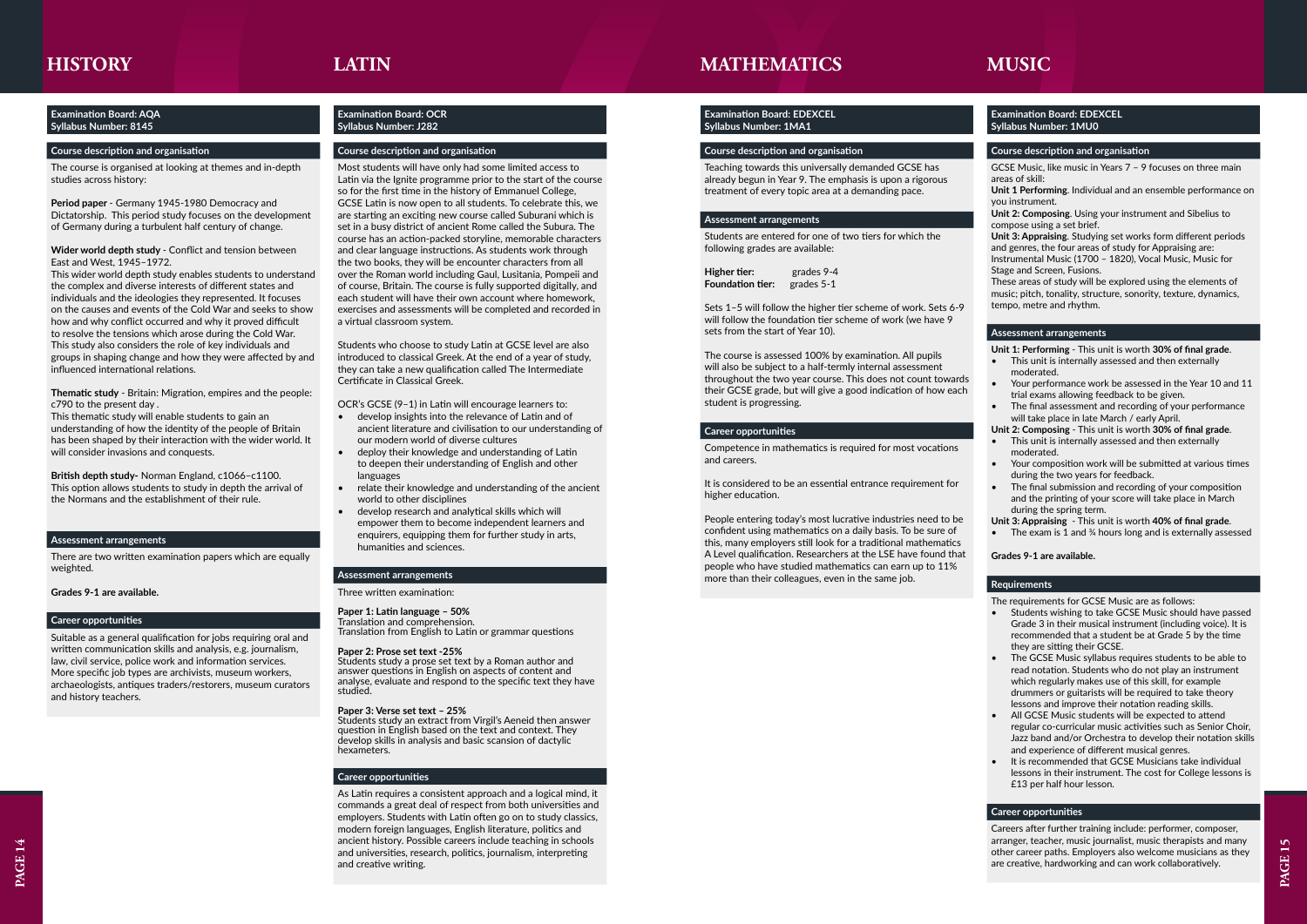### **Examination Board: Pearson Syllabus Number: 603/2973/7**

### **Course description and organisation**

This is a new BTEC course and is for students interested in developing their performance and composition skills as part of a vocational course, as well as exploring the production and organisation of the music industry.

### **Music skills and development:**

- Participating in workshops and classes you will develop technical, practical, personal, and professional skills and specialise in two of the following areas: music performance, creating original music and music production.
- Learning how musicians share work and collaborate with others, developing your own skills as a musician in how to use blogs, Soundcloud and other platforms to share your work.

- Apply the skills that you have learned throughout your course in a practical way.
- Focus on a particular area of the music industry that excites and appeals to you and respond to a commercial music brief as a composer, performer, or producer.

### **Exploring music products and styles:**

- Develop your understanding of different types of music product and the techniques used to create them.
- Exploring how musical elements, technology and other resources are used in the performance, creation, and production of music.

**Responding to a commercial brief**

### **Assessment arrangements**

### **Music skills and development: internally assessed 30%**

- Skills-based portfolio of techniques and skills explored.
- Videos of workshops.
- Teacher observation.

#### **Exploring music products and styles: internally assessed 30%** A video or audio portfolio, with commentary, that demonstrates

students' understanding of different musical genres and styles, focusing on the stylistic features and techniques used in their creation.

**Responding to a commercial brief: externally assessed 40%** Students will respond to the brief either as a music creator and producer, or as a music creator and performer. The brief will consist of a scenario that will include a list of 10 pieces of music from a range of genres that the learners have covered in component 1.

### **Grades: Pass - Distinction\* are available.**

### **Requirements**

- Students wishing to take BTEC Music will play a musical instrument on a regular basis. It is not compulsory for a student to have passed an ABRSM /Trinity /Rock School exam but will expect students to take lessons in their instrument to develop their skill in order to complete the course.
- The course requires students to have musical theory and nota tion knowledge. Students will be required to improve on this at the very start of the course.

### **Career opportunities**

BTEC Award in Music Practice can lead to a future in the music industry, following additional training. Careers such as performers, teachers, producers, sound engineers, software developers, music journalism. Employers also welcome musicians as creative, confident, hardworking, organised, and having the ability to work collaboratively with peers.

### **Examination Board: OCR Syllabus Number: J829**

### **Course description and organisation**

In this Cambridge National qualification students will have the opportunity to apply theoretical knowledge about different types of sport and physical activity, skills development, and sports leadership to their own practical performance. They will learn about contemporary issues in sport such as funding, participation, ethics and role models, and sport and the media. They will also develop an appreciation of the importance of sport locally and nationally, different ways of being involved in sport and of how this shapes the sports industry.

The course is comprised of two compulsory units:

- R184 unit: Contemporary issues in sport- includes participation and barriers to it, ethics, and the promotion of values.
- R185 unit: Performance and leadership in sports activities— In this unit you will learn how to develop your skills as both a performer, in two different sporting activities, and as a leader in one activity. As a leader you will have the opportunity to plan, lead and review safe and effective sporting activity sessions yourself.

There are also optional units within the course, which will be agreed with students, but offer the opportunity to study sports leadership and development of the skills required to be an effective leader, planning activities with understanding of risk assessment and health and safety, or studying careers within the sports industry, the paths to them and the wider context of the role they play in society.

### **Assessment arrangements**

**R184 unit: One hour exam R185 unit: Assessed by non-exam assessment coursework One optional unit**

**Grades Pass, Merit, Distinction and Distinction\* are available.** 

**All students studying sports studies will be expected to participate in co-curricular sports clubs.** 

### **Career opportunities**

### **MUSIC PRACTICE SPORTS STUDIES RELIGIOUS STUDIES**

This qualification offers the chance to develop different types of transferrable skills such as: communication, problem solving, team working, evaluation and analysis, performing under pressure, and formulating written findings from practical investigation which can be utilised in many other educational and employment settings.

### **Examination Board: AQA Syllabus Number: 8062B**

### **Course description and organisation**

The GCSE in Religious Studies is made up of two components of study:

### **Component 1: The study of religions: beliefs, teachings and practices**

### *Content*

Beliefs, teachings and practices of Christianity and Judaism

### **Component 2: Thematic studies**

*Religious, Philosophical and Ethical Studies Themes:*

- Theme D: Religion, Peace and Conflict.
- Theme E: Religion, Crime and Punishment.

### *Textual Studies Themes:*

- Theme G: St Mark's Gospel The Life of Jesus.
- Theme H: St Mark's Gospel as a Source of Religious, Moral and Spiritual Truths.

### **Assessment arrangements**

**Component 1: The study of religions: beliefs, teachings and practices**

### *Assessment*

- Written exam: 1 hour 45 minutes
- 96 marks (plus 3 marks for spelling, punctuation and grammar)

### 50% of GCSE

### *Questions*

- Each religion has a common structure of two five-part questions of 1, 2, 4, 5 and 12 marks.
- Each religion is marked out of 48.

### **Component 2: Thematic studies**

#### *Assessment*

- Written exam: 1 hour 45 minutes
- 96 marks (plus 3 marks for spelling, punctuation and grammar)
- 50% of GCSE

### *Questions*

- Each theme has a common structure of one five-part question of 1, 2, 4, 5 and 12 marks.
- Each theme is marked out of 24.

### **Grades 9-1 are available.**

### **Career opportunities**

Religious studies will develop a variety of skills. You will analyse, interpret and evaluate information as well as learn how to think and write clearly and logically. Such skills are useful in a great number of careers including education, journalism, medicine and law.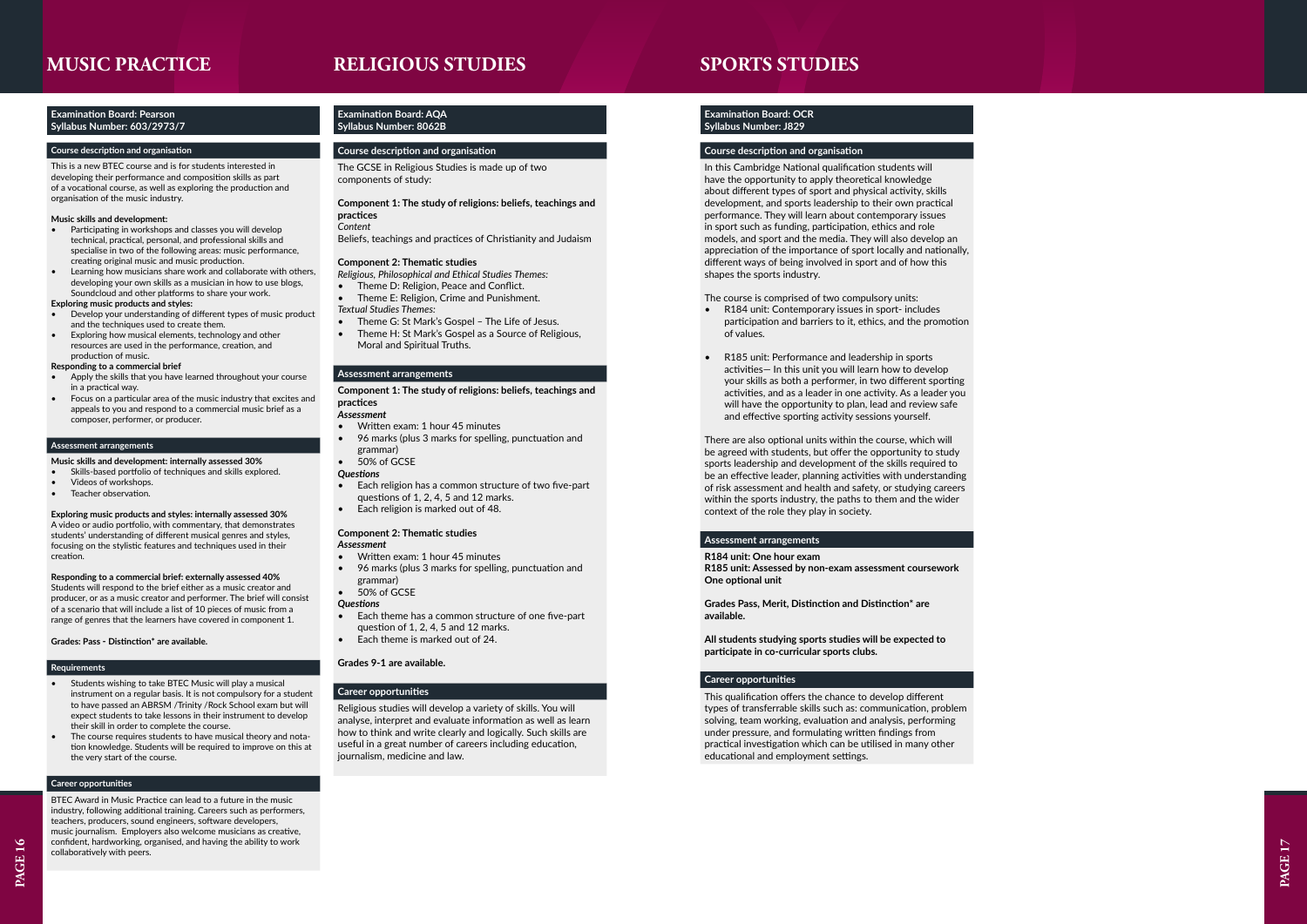*separate sciences are only for those students in sets 1 and 2*

### **COMBINED SCIENCE: TRIOLOGY**

### **Examination Board: AQA Syllabus Number: 8464**

The majority of students across the country and at Emmanuel College will study Combined Science. Students in science sets 3-9 will follow this course instead of separate science subjects.

### **Course description and organisation**

Students following this course will be accredited with two GCSEs in science. There are six modular-topics, assessed in two written papers in each of biology, chemistry and physics, which will be taught over two years:

### **Assessment arrangements**

Students are entered for either foundation or higher tier test papers, two papers in each of biology, chemistry and physics and each being written examinations of 1 hour 15min duration.

### **Biology**

- 1. Cell biology
- 2. Organisation
- 3. Infection and response
- 4. Bioenergetics
- 5. Homeostasis and response
- 6. Inheritance and evolution
- 7. Ecology

**Chemistry**

8. Atomic structure and the periodic table

9. The properties of matter 10. Quantitative chemistry

11. Chemical changes 12. Energy changes

- 13. The rate and extent of chemical change
- 
- 14. Organic chemistry
	- 15. Chemical analysis
- 16. Chemistry of the atmosphere
- 17. Using resources
- 18. Forces 19. Energy 20. Waves 21. Electricity

**Physics**

22. Magnetism and electromagnetism

- 23. Particle model of matter
- 24. Atomic structure

**Grades 9-9 to 1-1 available (depending on tier of entry).** 

### **BIOLOGY**

| <b>Examination Board: AQA</b><br>Syllabus Number: 8461                         | <b>Examination Board: AQA</b><br><b>Syllabus Number: 8462</b>                | <b>Examination Board: AQA</b><br><b>Syllabus Number: 8463</b>                |
|--------------------------------------------------------------------------------|------------------------------------------------------------------------------|------------------------------------------------------------------------------|
| Course description and organisation                                            | Course description and organisation                                          | Course description and organisation                                          |
| The course comprises of two papers,<br>sub-divided into topics. These include: | The course comprises two papers, sub-<br>divided into topics. These include: | The course comprises two papers, sub-<br>divided into topics. These include: |
| Paper 1:                                                                       | Paper 1:                                                                     | Paper 1:                                                                     |
| Cell biology                                                                   | Atomic structure and the periodic                                            | Energy                                                                       |
| Organisation                                                                   | table                                                                        | Electricity                                                                  |
| Infection and response                                                         | Bonding, structure, and the properties                                       | Particle model of matter                                                     |
| <b>Bioenergetics</b>                                                           | of matter                                                                    | Atomic structure                                                             |
|                                                                                | Quantitative chemistry                                                       |                                                                              |
| Paper 2:                                                                       | Chemical changes                                                             | Paper 2:                                                                     |
| Homeostasis and response                                                       | Energy changes                                                               | Forces                                                                       |
| Inheritance, variation and evolution                                           |                                                                              | Waves                                                                        |
| Ecology                                                                        | Paper 2:                                                                     | Magnetism and electromagnetism                                               |
|                                                                                | The rate and extent of chemical                                              | Space physics                                                                |
|                                                                                | change                                                                       |                                                                              |
|                                                                                | Organic chemistry                                                            |                                                                              |
|                                                                                | Chemical analysis                                                            |                                                                              |
|                                                                                | Chemistry of the atmosphere                                                  |                                                                              |

### **CHEMISTRY PHYSICS**

### **Assessment arrangements**

Students are entered for either foundation or higher tier test papers, each being written examinations of 1 hour 45min duration. **Grades 9-1 are available (depending on tier of entry).** 

### **Career opportunities**

Science is a prerequisite for many careers from medicine to engineering.